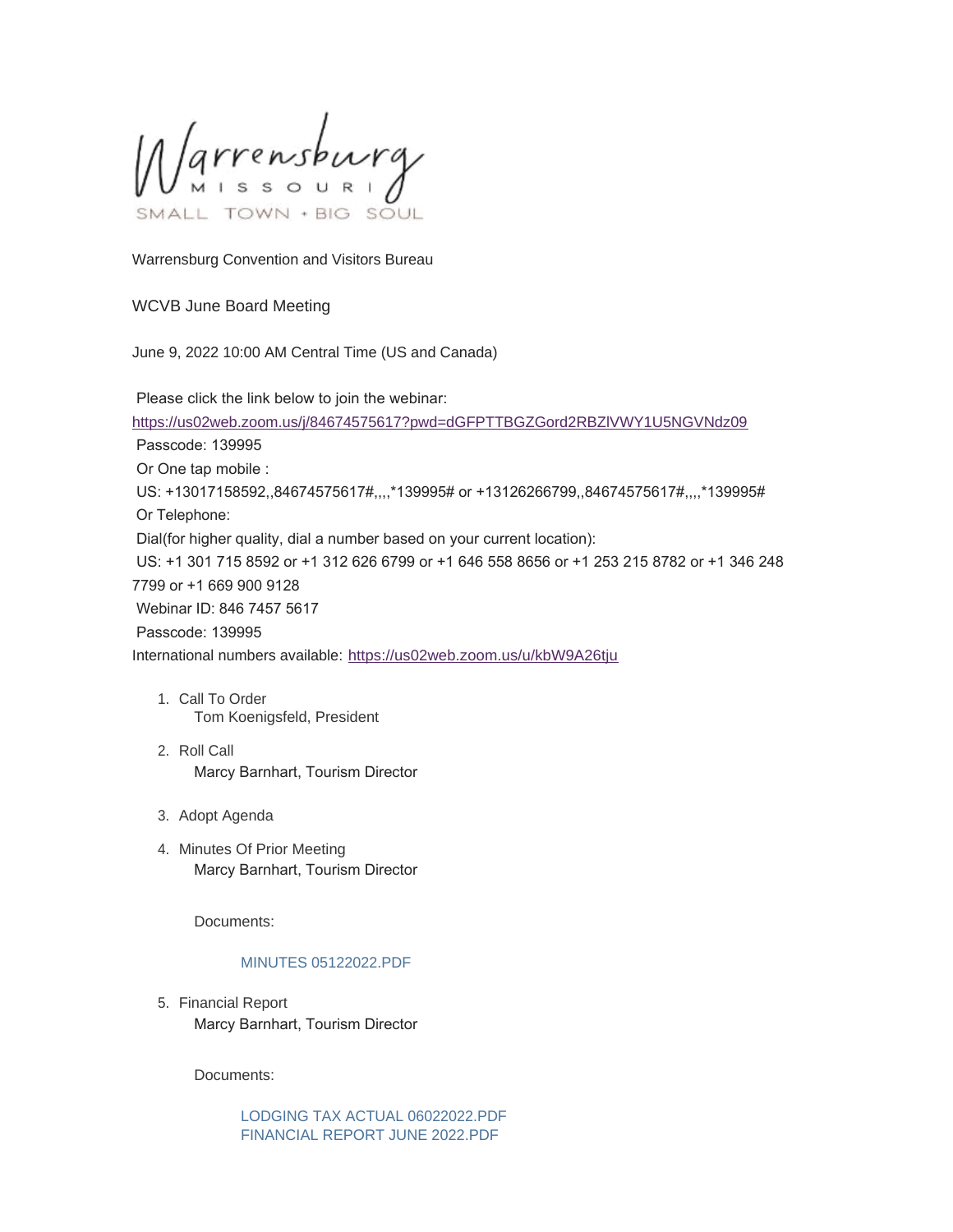6. Order Of Business: Madden Media/Missouri Division Of Tourism SEM Program Marcy Barnhart, Tourism Director

Documents:

## [DIRECTOR NOTES MADDEN MEDIA MDT SEM AGREEMENT.PDF](https://www.warrensburg-mo.com/AgendaCenter/ViewFile/Item/6733?fileID=11323)

7. Order Of Business: Missouri Division Of Tourism Marketing Matching Grant Amendment Marcy Barnhart, Tourism Director

Documents:

[DIRECTOR NOTES REVISED MDT MMG .PDF](https://www.warrensburg-mo.com/AgendaCenter/ViewFile/Item/6734?fileID=11324) [EMAIL LESLIE HOEY MDT 05232022.PDF](https://www.warrensburg-mo.com/AgendaCenter/ViewFile/Item/6734?fileID=11325) [WARRENSBURG MO FY23 MMG GRANT PROPOSAL.PDF](https://www.warrensburg-mo.com/AgendaCenter/ViewFile/Item/6734?fileID=11326)

8. Order Of Business: Madden Media - MDT MMG Amendment Marcy Barnhart, Tourism Director

Documents:

[DIRECTOR NOTES MADDEN MEDIA MMG .PDF](https://www.warrensburg-mo.com/AgendaCenter/ViewFile/Item/6735?fileID=11327) [WARRENSBURG MO - FY23 AGREEMENT.PDF](https://www.warrensburg-mo.com/AgendaCenter/ViewFile/Item/6735?fileID=11328) [WARRENSBURG MO FY23 MMG GRANT PROPOSAL.PDF](https://www.warrensburg-mo.com/AgendaCenter/ViewFile/Item/6735?fileID=11329)

WCVB Strategic Plan Update 9. Marcy Barnhart, Tourism Director

Documents:

## [DIRECTORS NOTES STRATEGIC PLAN UPDATE.PDF](https://www.warrensburg-mo.com/AgendaCenter/ViewFile/Item/6736?fileID=11330)

10. Director's Report Marcy Barnhart, Tourism Director

Documents:

### [06032022 WCVB DIRECTORS REPORT .PDF](https://www.warrensburg-mo.com/AgendaCenter/ViewFile/Item/6737?fileID=11331)

- 11. Appearances By The Public
- 12. City Of Warrensburg Update Jim Kushner, City of Warrensburg Council Member

Danielle Dulin, City Manager

- 13. Board Comments WCVB Board Members
- 14. Other Business Marcy Barnhart, Tourism Director